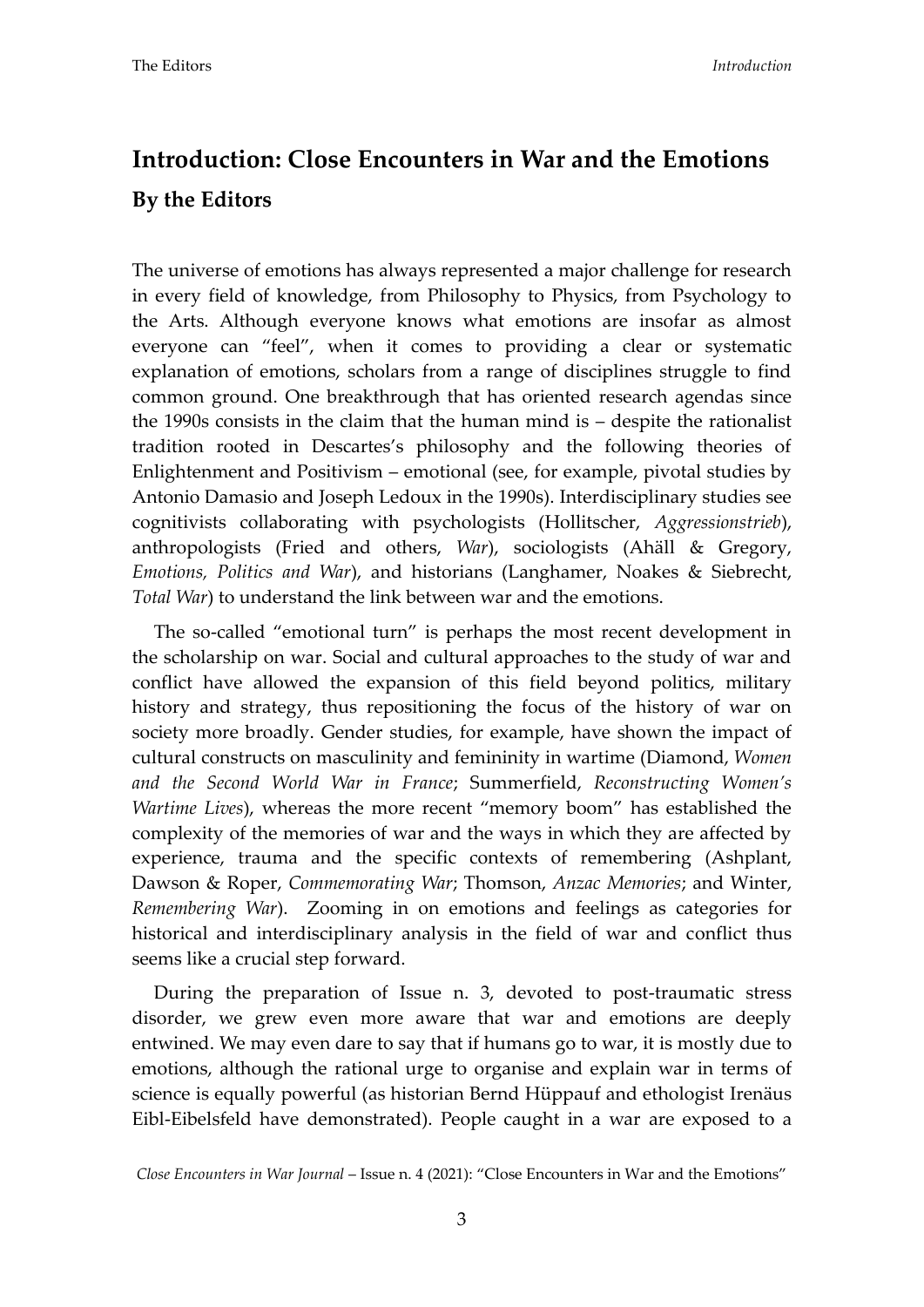great number of emotional stimuli that affect their reactions, decision-making, and eventually their ability to remember their experiences. Emotions caused by propaganda, the feeling of 'belonging', affective bonds, ethical inclinations, and cultural notions such as racism, nationalism, patriotism, cosmopolitanism, are only some of the numerous and varied contributing factors that may lead people to take part in a war enthusiastically or to avoid it at all costs. We believe that the 'close encounter' is a fundamental emotional experience in war, as far as we can learn from the most ancient testimonies like the Epic of Gilgamesh up to science fiction, even considering its smallest sample, i.e. Fredric Brown's powerful short story *Sentry*.

War involves emotions on the broadest scale, from courage, joy, and aggression to disgust, anxiety, and fear, which Joanna Bourke claims to be the most important emotion in war (*The Emotions in War*: 315). The emotional mark of war is not limited to the time of combat, but lingers on over the decades, haunting and shaping the communities that have to deal with the emotional turmoil that affects the veterans and their families (Hutchison & Blaiker, *Grief and the Transformation of Emotions after War*), sometimes giving birth to traditions, subcultural movements, and even political currents that use the emotional legacy of war as a tool to gain power, such as Fascism in Italy in 1919. Aesthetic representations, above all in movies, but also in literary artefacts like novels and personal narratives, often suggest the misleading idea that the combatants' response to violence, killing, suffering, and dehumanisation be overwhelmingly difficult or far too easy. Conversely, all emotional reactions are context-related and escape any attempt to determine their magnitude and intensity *a priori* and schematically, without assessing the actual conditions in which such emotions were triggered, felt, and eventually elaborated consciously (Malešević, *Is It Easy to Kill in War?*: 5-6, 12-24 and 28). The elusive nature of the emotions in war has even urged mathematicians and engineers to elaborate programs for combat modelling that should provide the military with the 'implementation of realistic models of combatant emotion' (Van Dyke Parunak and others, *Representing Dispositions and Emotions in Simulated Combat*). Controlling emotions in war, both on the individual and collective levels, has always been one of the fundamental aims of drill and military discipline, but recent studies show that the final goal of keeping emotions under control in the multifaceted context of war remains far from being achieved. Understanding what emotions do in war, and what war does to emotions is possible, instead, by means of observation and data collection.

The fourth issue of CEIWJ investigates the theme of close encounters in connection to emotions by exploring its facets both on a micro-scale, by

*Close Encounters in War Journal* – Issue n. 4 (2021): 'Close Encounters in War and the Emotions'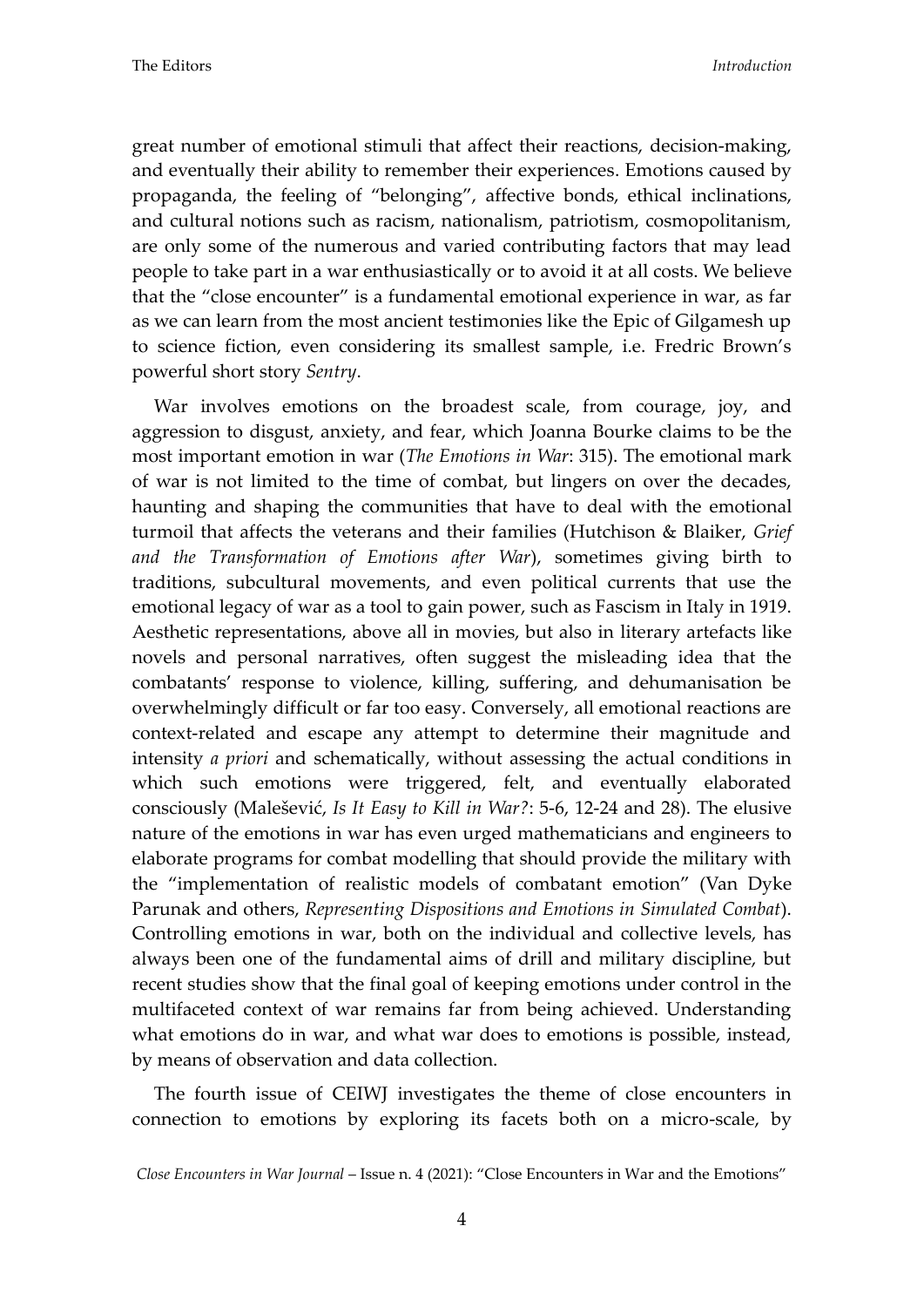studying individual testimonies and experiences, and on a theoretical and critical basis throughout history. The articles that we propose frame the topic from the perspectives of anthropology, classical theatre, photography, personal narratives, literary representations, cultural memory, and oral history. The articles are distributed into two groups: the first section includes three articles by Maria Arpaia, Alessandra Rosati, and Lise Zurné that mainly focus on literary representation and performance; the second hosts four contributions by Dalila Colucci, Lindsey Dodd, Joana Etchart, and Mara Josi that explore the topic of emotions in war theoretically and from the perspective of witnessing through photography, personal narratives, and oral history.

## **The contributions**

Maria Arpaia's *Fear, Self-Pity, and War in Fifth-Century Athenian Tragedy: Ethos and Education in a Warrior Society* considers the representation of war-related emotions (above all fear and self-pity) in the Greek tragedies written by Aeschylus and Euripides after the Persian War and the Peloponnesian War. By taking into account the pedagogical role of theatre in ancient Greek culture, the author claims that 'the theatrical performance was an occasion to permit the citizens to experience fear, pity and compassion in a safe way to develop selfawareness' (*infra*, p. 12). to support this claim, Arpaia analyses the importance of the visual element to trigger the emotions of fear and horror (hence the feeling of pity) through the synesthetic performance of the tragedy, in which spoken word, dance, and music combine to convey a powerful emotional drive. The historical determination of the context within which this occurred is crucial to the argumentation because Aeschylus and Euripides experienced two profoundly different wars. The former looked at the ethos of warriorhood after the Persian War, by depicting in *Seven against Thebes* the fear-stricken Athenian community facing the imminent danger of invasion. The *Chorus* embodies in this tragedy the voice of the people – especially women – that would suffer the greatest suffering in the case on a military defeat. Euripides, with *Trojan Women* looks instead at the disastrous aftermath of the inter-Greek Peloponnesian war, that weakened the cities and unmasked the real imperialistic aggressiveness of Athens. By observing the effects of war from the perspective of the vanquished Trojan women that the Greek victors have deported to their land as slaves, Euripides 'describes a scenario that resembles a modern humanitarian crisis and depicts the feelings and grief of displaced people, especially women, seeking refuge from war and annihilation' (*infra*, p. 21). in conclusion, Arpaia explains that the *Chorus* played a crucial role as far as it embodied nonconventional perspectives (women, slaves, outsiders, and so on) and thus

*Close Encounters in War Journal* – Issue n. 4 (2021): 'Close Encounters in War and the Emotions'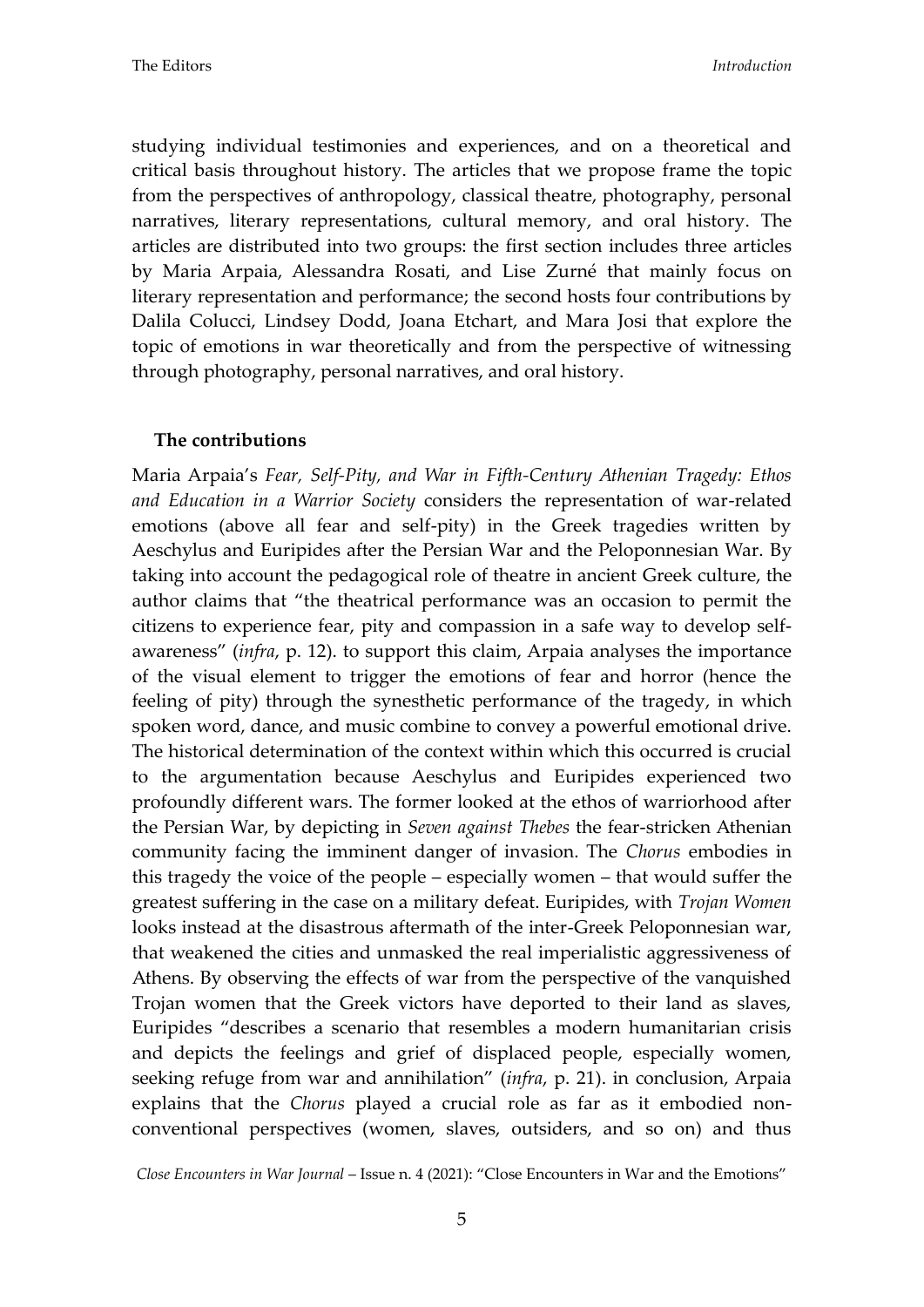managed to influence the citizens' decision-making process to form the ethical opinion of the broader political body.

Alessandra Rosati's *Wounded Cities, Fragmented Selves: Walking, Melancholia and the Interwar Novel. Woolf's* Mrs Dalloway *and Bontempelli's* La vita operosa radically changes historical era and lands in post-war Europe of the 1920s. By sharing with Arpaia a comparative approach, Rosati brings together two different authors who look at the aftermath of the Great War from the perspective of a veteran who is apparently displaced in the big city (London and Milan), which is represented as the impersonal background where the modern human being experiences the feeling of melancholia. The two novels represent opposite trajectories of post-war demobbing: as Septimus – one of the main characters in *Mrs Dalloway* – struggles with melancholia and eventually succumbs to its gloom and commits suicide, the protagonist of Bontempelli's novel finds his way to reconcile with life and go on by ironically 'countermourning' the bleak condition of the veteran and the death-drive triggered by the haunting memory of the war. In both cases, mourning and melancholia shape the inner landscape of the two characters, who defy their societies in which they struggle to find their place. In both cases, the war affects "the perceptions of post-war urban reality of the main characters of Bontempelli's and Woolf's novels, which share the modernist preoccupation with selfknowledge and the difficult negotiation of the social system in the face of madness, death and the irrational conditions occasioned by the war' (*infra*, p. 48).

The article *Sensing World War II: Affect, Ritual and Community in Historical Re-Enactment*, by Lise Zurné, turns to look at a different conception of performance and representation, namely the practice of re-enactment. Since historians started considering with attention this kind of direct approach to the past, reenactment has become the object of a series of academic studies that problematize its validity while praising its effectiveness and pedagogical usefulness as a powerful means to access history. After briefly discussing the state of the art about re-enactment in connection with WWII and beyond, Zurné focuses on two groups of performers who portrayed in 2020 the 277 *Volksgrenadierdivision* of the German *Wehrmacht* and the United States Army Nurse Corps. By interviewing the re-enactors, the author aims to grasp the emotional substrate of this form of historical storytelling in which embodiment, physicality and emotions play a major role in connecting people with the past and in particular with the context of war, by means of processes of authentication. The concept of *liminoid* conditions (such as 'immersion') and space (where the re-enactors place themselves in the past) is key to accessing

*Close Encounters in War Journal* – Issue n. 4 (2021): 'Close Encounters in War and the Emotions'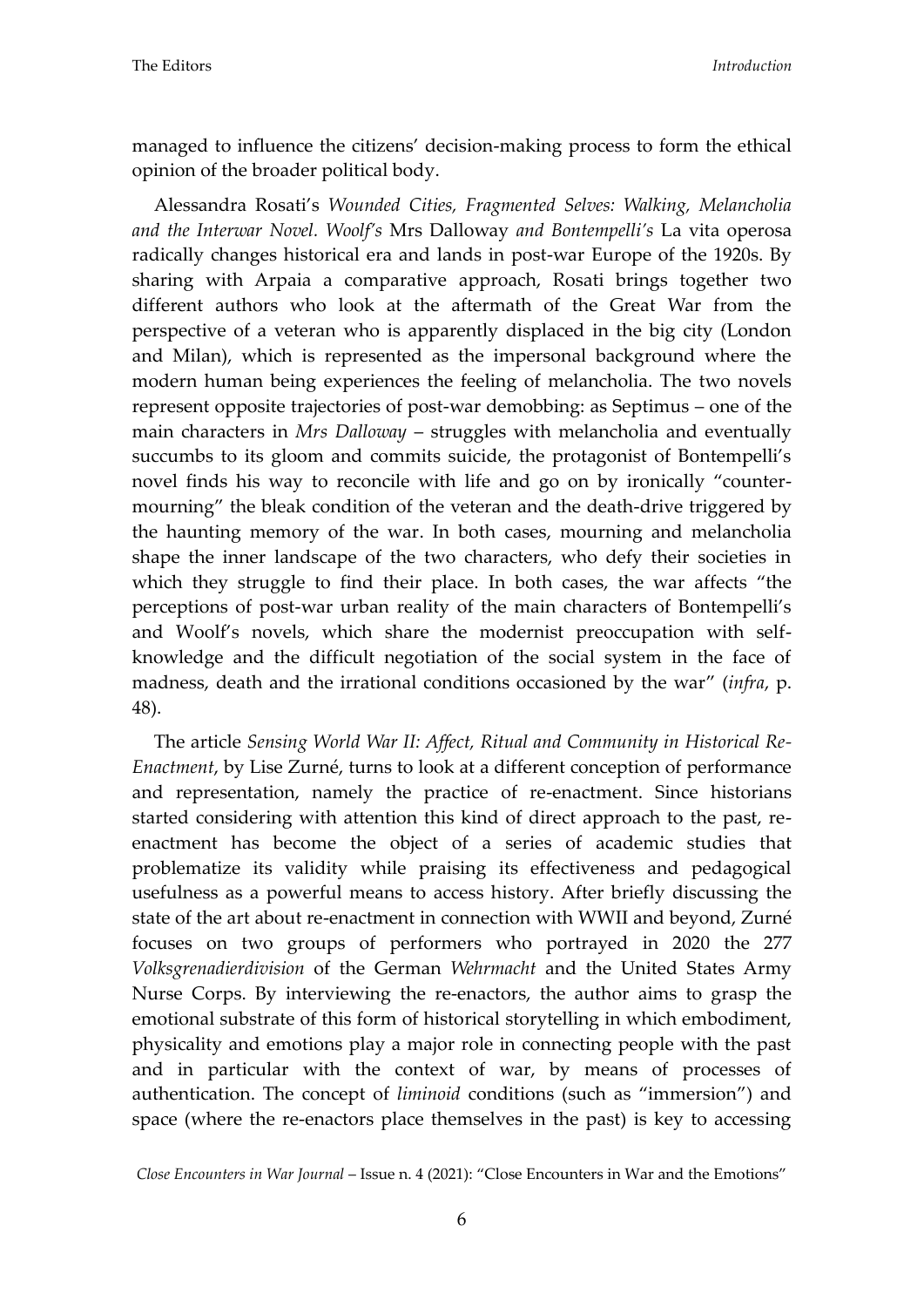the practice of re-enactment, which implies the encounter between the present person and an 'avatar' that has to do with a *liminoid* past. The body is the real place of this encounter, with the corollary of feelings and emotions that allow the re-enactors to look at the past differently than they would for example by reading a book. This eventually can even create social and affective bonds similar to those existing in war among comrades. In conclusion, Zurné claims that 'as an embodied practice, re-enactment is particularly insightful in the study of emotions, not simply because re-enactors aim to approximate the actions, thoughts, and emotions of historical actors [...], but also because emotions are experienced, learned, and mediated through practices of the body' (*infra*, p. 71).

With *Images of Propaganda: Emotional Representations of the Italo-Turkish War*, Dalila Colucci examines how the visual imagery mediated the perception of the colonial war between Italy and Turkey for the control of Libya in 1911, in Italy and abroad, depicting the conflict as a glorious mission of civilization and easy land appropriation. The author analyses a collection of photographs taken by witnesses during the war, stored at Harvard University, and compares these photographic sources with contemporary illustrations which appeared in European magazines and newspapers between 1911 and 1912. Based on this study the author claims that 'the emotional effects of the visual imagery of the Italo-Turkish War fostered a collective falsification mechanism: one that emphasized the experience of the conflict as a heroic adventure, in contrast with the reality of the combats and massacres that were taking place, all the while unconsciously denouncing the colonialist gaze' (*infra*, p. 85). The use of photographic testimonies allows Colucci to analyse the non-verbal narrative by focusing on its rhetorical and emotional strategies and distortion, because 'the narrative and visual manipulation of these facts from the Italian point of view embodies the most interesting case of sentimental misrepresentation of the Italo-Turkish War' (*infra*, p. 86).

Lindsey Dodd's *Fellow-Feeling in Childhood Memories of Second World War France: Sympathy, Empathy and the Emotions of History* examines fellow feeling in a selection of French childhood oral narratives from WW2 to demonstrate that more attention should be paid to the complex ways that emotions affect the story(ing) of the past. The author frames her work within a thorough theoretical discussion of the concepts of 'fellow feeling', empathy, and 'composure' of the oral testimony as an intersubjective and emotion-affected source, to claim that historians should consider emotions not only as a content to interpret but rather as an actively constructing factor of the very process of interviewbuilding: 'We can therefore consider many – if not all – oral history narratives

*Close Encounters in War Journal* – Issue n. 4 (2021): 'Close Encounters in War and the Emotions'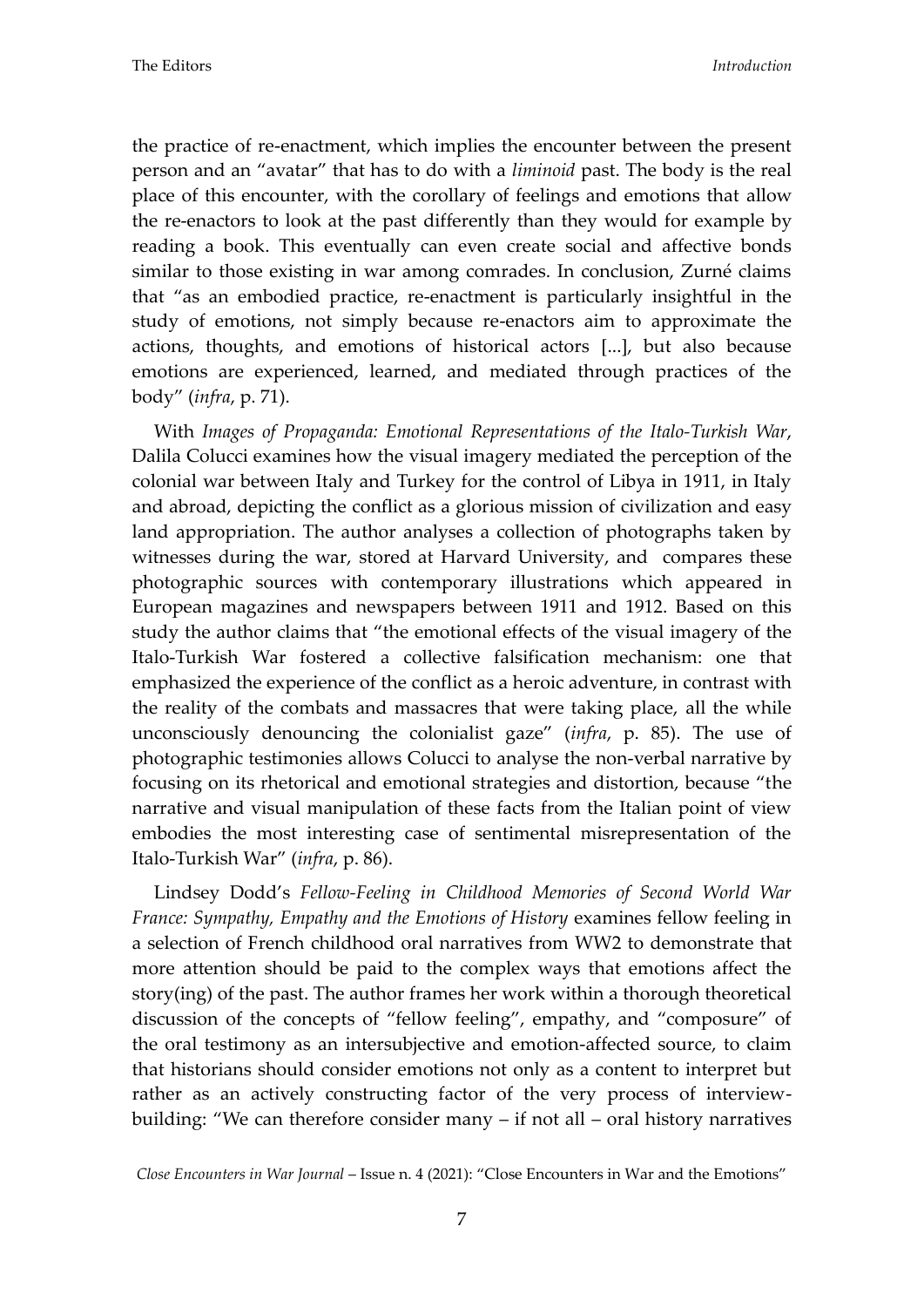to be structured by feeling and that feeling may be discerned by looking for affective intensities  $[...]$ . Thus tracking articulated and unarticulated feelings can provide insight into past emotional states when memories were laid down, and present ones as they are told' (*infra*, p. 140). These observations draw attention on the centrality of empathy (in comparison with sympathy) in the epistemological and gnoseological processes of oral history. These concepts refer to states of mind, inclinations, or predispositions that affect profoundly the encounter between the historian and the witness, in a dialectic confrontation that requires methodological awareness, adjustment, and interpretation. The article then moves on to propose three case studies. By referring to this theoretical framework, Dodd highlights in this part of her contribution the importance of 'recalibrating' fellow feeling and eventually lands on the 'ethical demand' at the limits of empathy, because 'fellow-feeling, whether sympathy or empathy, engenders a set of moral and ethical questions about who should or can feel what about whom, why, and with what consequences" (*infra*, p. 154).

*"It's a Very Emotional Kind of Thought". An Appraisal of Five Community Workers' Accounts of their Involvement during the Troubles in Northern Ireland*, by Joana Etchart, continues to explore the emotional aspects of oral history, this time by focusing on the Irish context of the so-called 'Troubles'. By building on state of the art about affective disorders, Etchart seeks to identify what emotional patterns may be drawn from the sample interviews that she provides as case studies, i.e. five testimonies by social workers who were involved in the Troubles. In agreement with the previous author, Dodd, Etchart, too, posits 'that personal accounts may be taken into consideration in the historical analysis even when they are subjective' (*infra*, p. 162), which also means to consider feelings, emotions and affective experiences as constructive factors in oral history. The selected interviews present one further element of emotional disruption as far as the witnesses belonged to non-violent communities, which made their encounter with the conflict rather challenging and emotionally disturbing. As a consequence, fear seems to become the predominant emotion involved in the process of re-elaboration of past experiences. The author identifies signs 'such as the reference to an emotional experience – fear for instance – but also less obvious signs pertaining to the oral nature of the sources – such as allusive pace and phrasing', which are 'key indicators of various phenomena of infiltration and of affective disorders of historical significance' (*infra*, p. 179). Once more, oral history demands that historians approach their witnesses by carrying a complex set of methodological instruments, including psychological, anthropological, semiotic, and hermeneutic tools as well.

*Close Encounters in War Journal* – Issue n. 4 (2021): 'Close Encounters in War and the Emotions'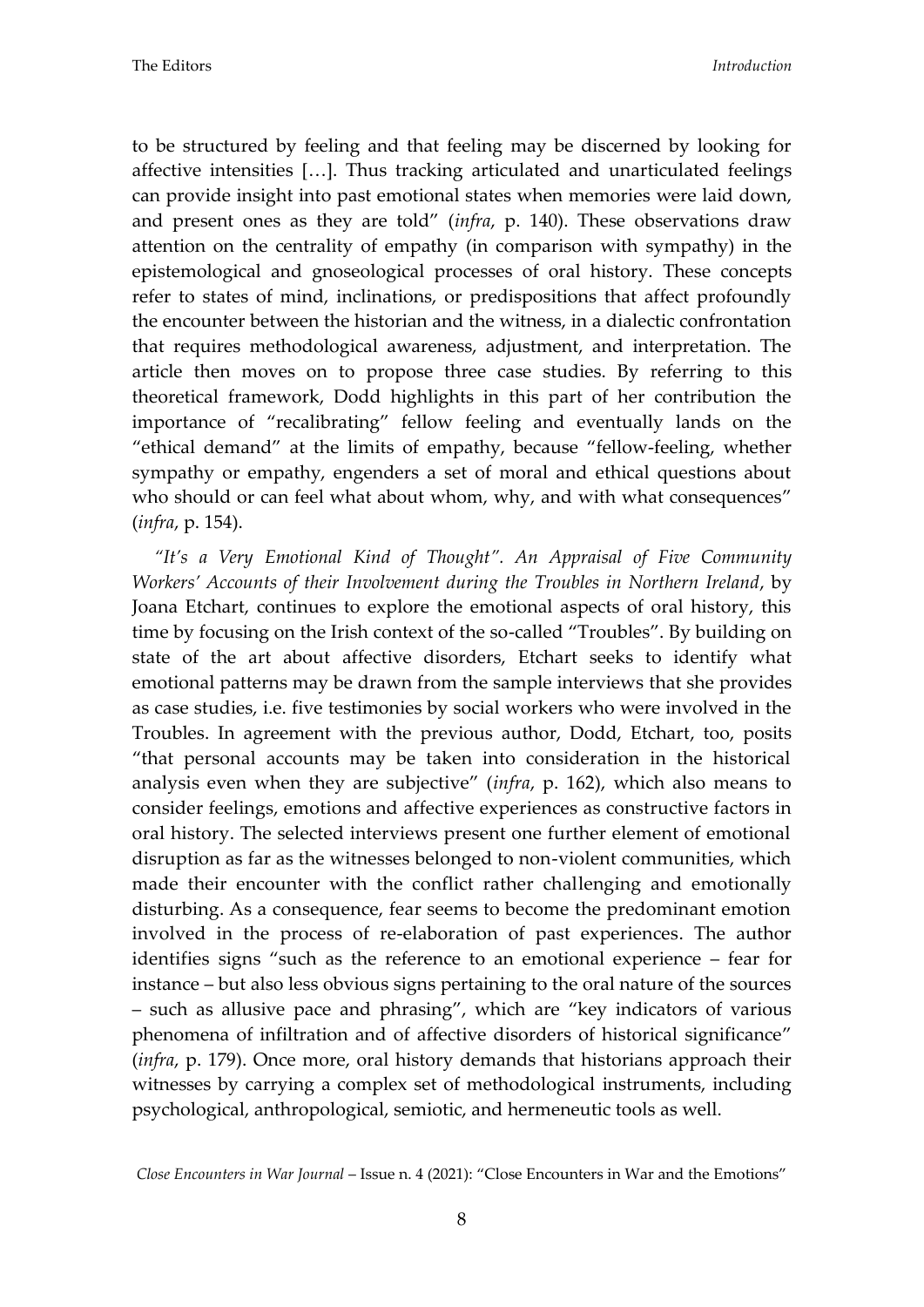Mara Josi concludes the collection with her *Emotions Out of Pages:* Si può stampare *by Silvia Forti Lombroso*, which analyses the presence, meaning, and transformation of emotions and feelings in Siliva Forti Lombroso's diary, a Jewish woman (and a relative of Cesare Lombroso), who lived in Trieste when the Italian racial laws were emanated in 1938 and fled into hiding when the Germans occupied Italy after 8<sup>th</sup> September 1943. The relevance of the source consists of two main reasons: the first is that 'the diary is an act of transfer which provides an inter- and trans-generational dialogue about an ordinary everyday life in the extraordinary circumstances of discrimination, persecution and the war in Italy [with] the potential to reach a wider readership and promote the understanding of historical events through sensorial and emotional descriptions" (*infra*, p. 189), and in this sense it works as a "prosthetic memory" and a 'emotional bridge over time'; the second is that as a personal narrative the diary is also capable of voicing subjects that have been excluded from mainstream historical narratives such as women and the 'little people', thus accounting for a multifaceted past. These points of strength combined make the diary a powerful source of information and, more than that, a material source capable of 'changing readers' perceptions, adding to their knowledge, and influencing their everyday communication', as far as 'emotions, sense of empathy, and identification can  $[...]$  influence the perception of historical 'data' [...] and engender forms of prosthetic memory" (*infra*, p. 200).

## **References**

- Ashplant, Timothy, Graham Dawson and Michael Roper (eds.). *Commemorating War. The Politics of Memory*. London: Routledge, 2004.
- Bourke, Joanna. *The Emotions in War: Fear and the British and American Military, 1914-45*. «Historical Research», 74, 185 (2001): 314-330.
- Eibl-Eibesfeldt, Irenäus. *The Biology of Peace and War. Men, Animals and Aggression*. London: Thames & Hudson, 1979.
- ――――. *Warfare, Man's Indoctrinability and Group Selection*. «Zeitschrift für Tierpsychologie», 60 (1982): 177-198.
- Eibl-Eibesfeldt, Irenäus and Frank Salter. *Indoctrinability, Ideology, and Warfare. Evolutionary Perspectives*, Oxford, Berghan, 1996.
- Damasio, Antonio. *Descartes' Error*. New York: Avon Books, 1994.
- Diamond, Hanna. *Women and the Second World War in France, 1939-48. Choices and Constraints*. London: Routledge, 1999.

*Close Encounters in War Journal* – Issue n. 4 (2021): 'Close Encounters in War and the Emotions'